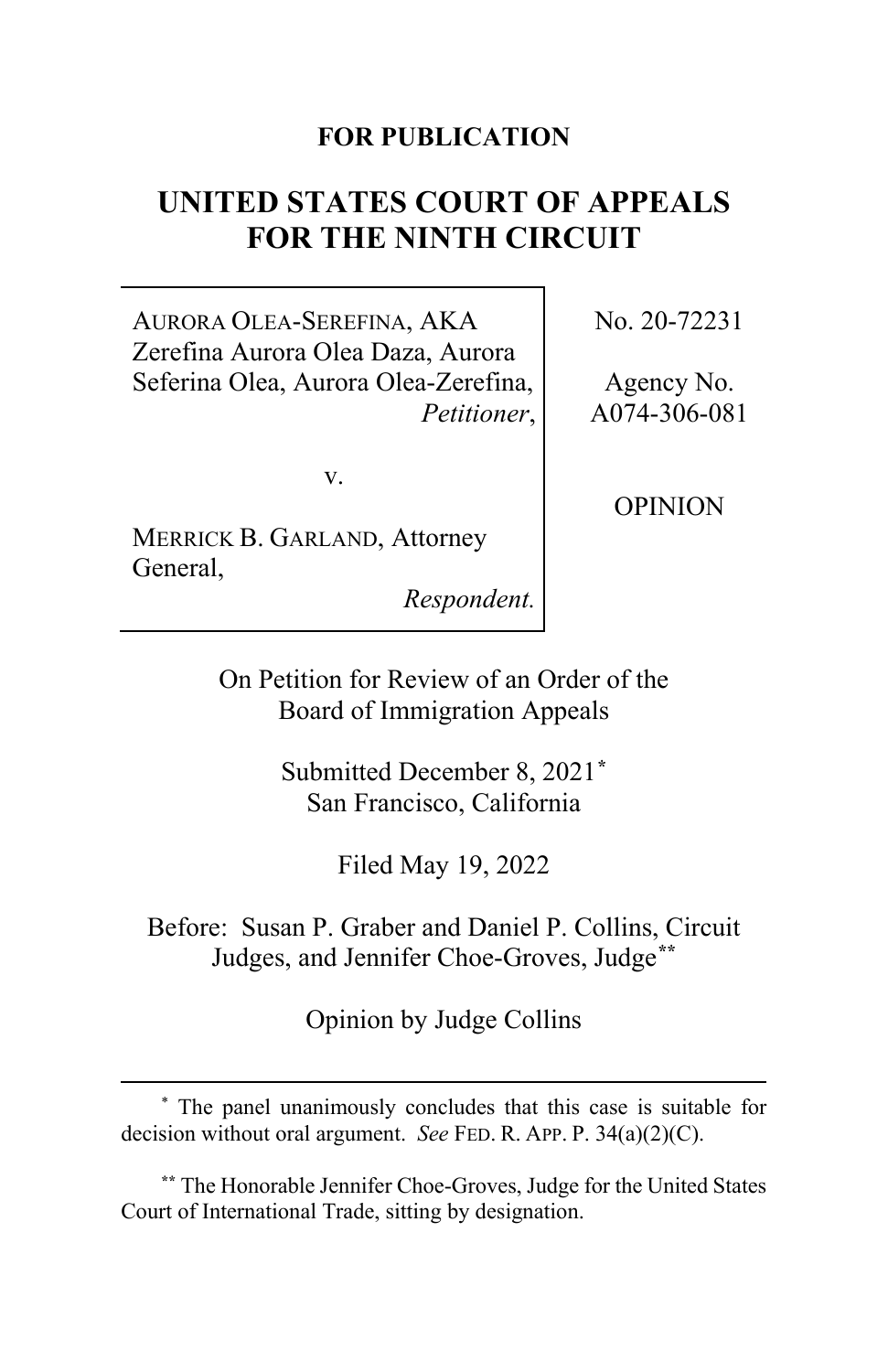# **SUMMARY[\\*\\*\\*](#page-1-0)**

## **Immigration**

Denying in part and dismissing in part Zerefina Aurora Olea Daza's petition for review of a decision of the Board of Immigration Appeals, the panel held that Olea's conviction for corporal injury upon a child, in violation of California Penal Code § 273d(a), is a crime of violence aggravated felony that made her ineligible for cancellation of removal.

The Immigration and Nationality Act ("INA") defines "aggravated felony" to include a "crime of violence (as defined in section 16 of title 18 . . .) for which the term of imprisonment [is] at least one year." 8 U.S.C. § 1101(a)(43)(F). Because Olea's conviction records confirmed a jail term of 365 days, the panel explained that whether Olea was convicted of an aggravated felony turned solely on whether a violation of  $\S$  273d(a) constitutes a "crime of violence" under 18 U.S.C. § 16.

Section 16(a) defines a "crime of violence" as "an offense that has as an element the use, attempted use, or threatened use of physical force against the person or property of another." The panel explained that, under the categorical approach, the key question here was whether the offense defined in § 273d(a) contains, as an element, the actual, attempted, or threatened use of "physical force," which the Supreme Court has held means "violent physical force," – that is, force capable of causing physical pain or injury.

<span id="page-1-0"></span>**<sup>\*\*\*</sup>** This summary constitutes no part of the opinion of the court. It has been prepared by court staff for the convenience of the reader.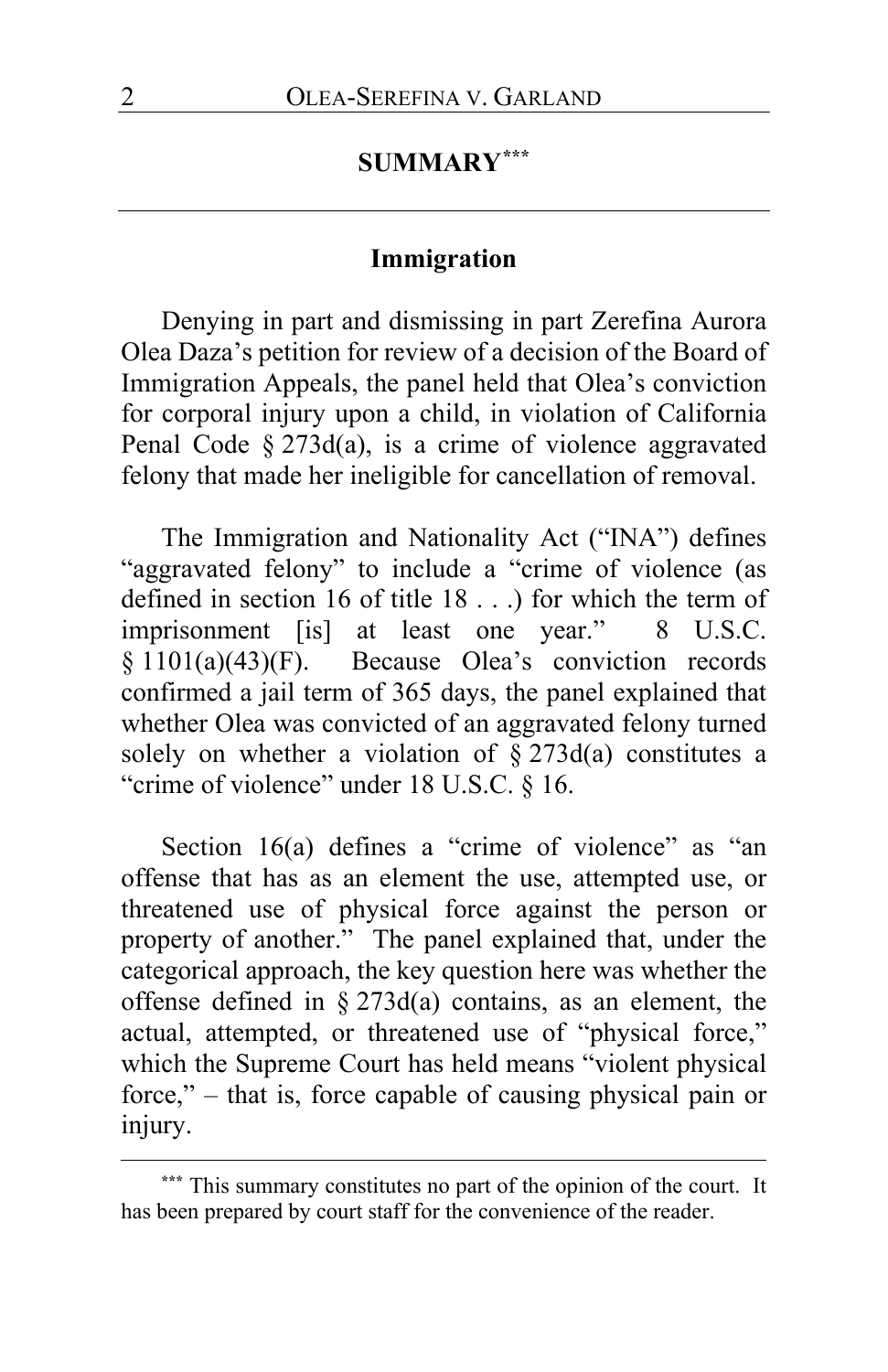The panel explained that the relevant language of § 273d(a) imposes criminal punishment on any "person who willfully inflicts upon a child any cruel or inhuman corporal punishment or an injury resulting in a traumatic condition." The BIA noted that this phrasing is very similar to California Penal Code  $\S$  273.5(a), which punishes any "person who willfully inflicts corporal injury resulting in a traumatic condition upon" specified persons. Because this court has held that a violation of  $\S 273.5(a)$  is categorically a crime of violence, the BIA concluded that the same must be true for § 273d(a), which includes comparable language and which, in all events, requires physical harm to the child.

Olea contended that the statutes differ in a way that renders this court's analysis of  $\S 273.5(a)$  inapplicable to § 273d(a). Specifically, Olea noted that this court held that § 273.5(a) is a crime of violence because the plain terms of the statute require a person willfully to inflict upon another person a traumatic condition. By contrast, she contended that  $§$  273d(a) does not categorically require a traumatic condition or even a corporal injury.

The panel disagreed, explaining that under the California courts' binding determination of the elements of a violation of § 273d(a), *any* conviction under § 273d(a) requires proof that the "punishment" or "injury" resulted in a "traumatic condition." The panel also noted that  $\S 273d(a)$  requires that the punishment or injury be inflicted willfully, and the California courts have held that "willfully inflicted" requires "a direct application of force by the defendant upon the victim." In light of this understanding of the elements of § 273d(a) as construed by the California courts, the panel concluded that a violation of that statute is categorically a crime of violence under this court's precedent.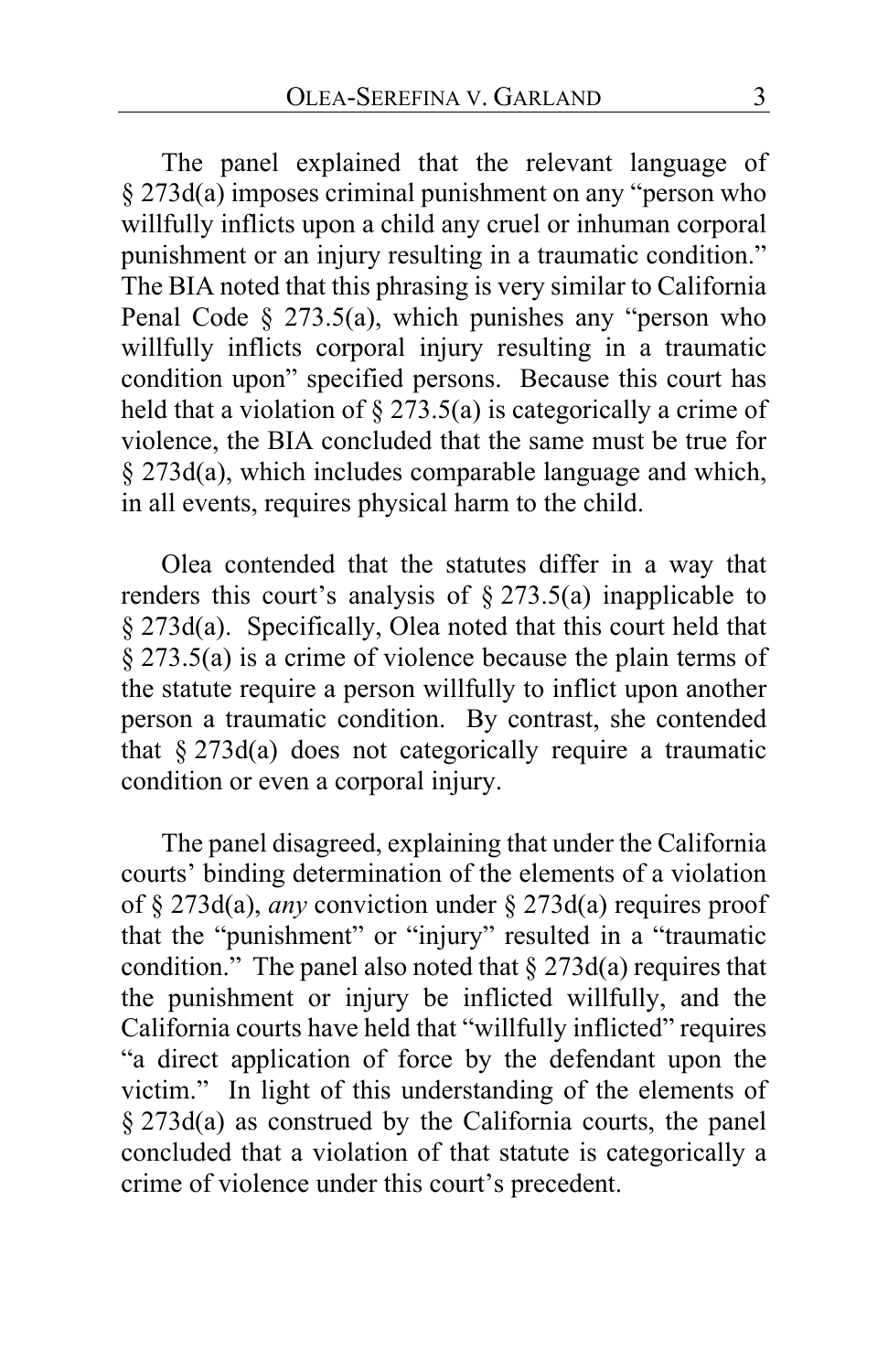The panel rejected the remaining challenges to Olea's removal order. First, the panel concluded that the agency did not abuse its discretion in denying Olea a further continuance, explaining that the IJ generously afforded her eight continuances and the fact that, after more than four years, Olea claimed to have hired an attorney (but no appearance was entered by any attorney and none appeared at her hearing) did not require the IJ to grant yet another Second, the panel concluded that the BIA properly rejected Olea's contentions that the IJ had violated her due process rights by failing to develop the record, explaining that the IJ adequately explored the possibility of asylum with Olea and provided her with an application. Finally, the panel determined that it lacked jurisdiction to review the agency's denial of voluntary departure. The panel explained that her constitutional claims were purely conclusory and devoid of supporting factual detail or legal argument, and therefore, the panel deemed any such claim to be forfeited. The panel also noted that Olea's assertion that the agency did not properly weigh the equities in denying voluntary departure is precisely what INA § 240B(f) precludes the court from reviewing.

## **COUNSEL**

David M. Whalen, San Diego, California, for Petitioner.

Zoe J. Heller, Senior Litigation Counsel; Karen L. Melnik, Trial Attorney; Office of Immigration Litigation, Civil Division, United States Department of Justice, Washington, D.C.; for Respondent.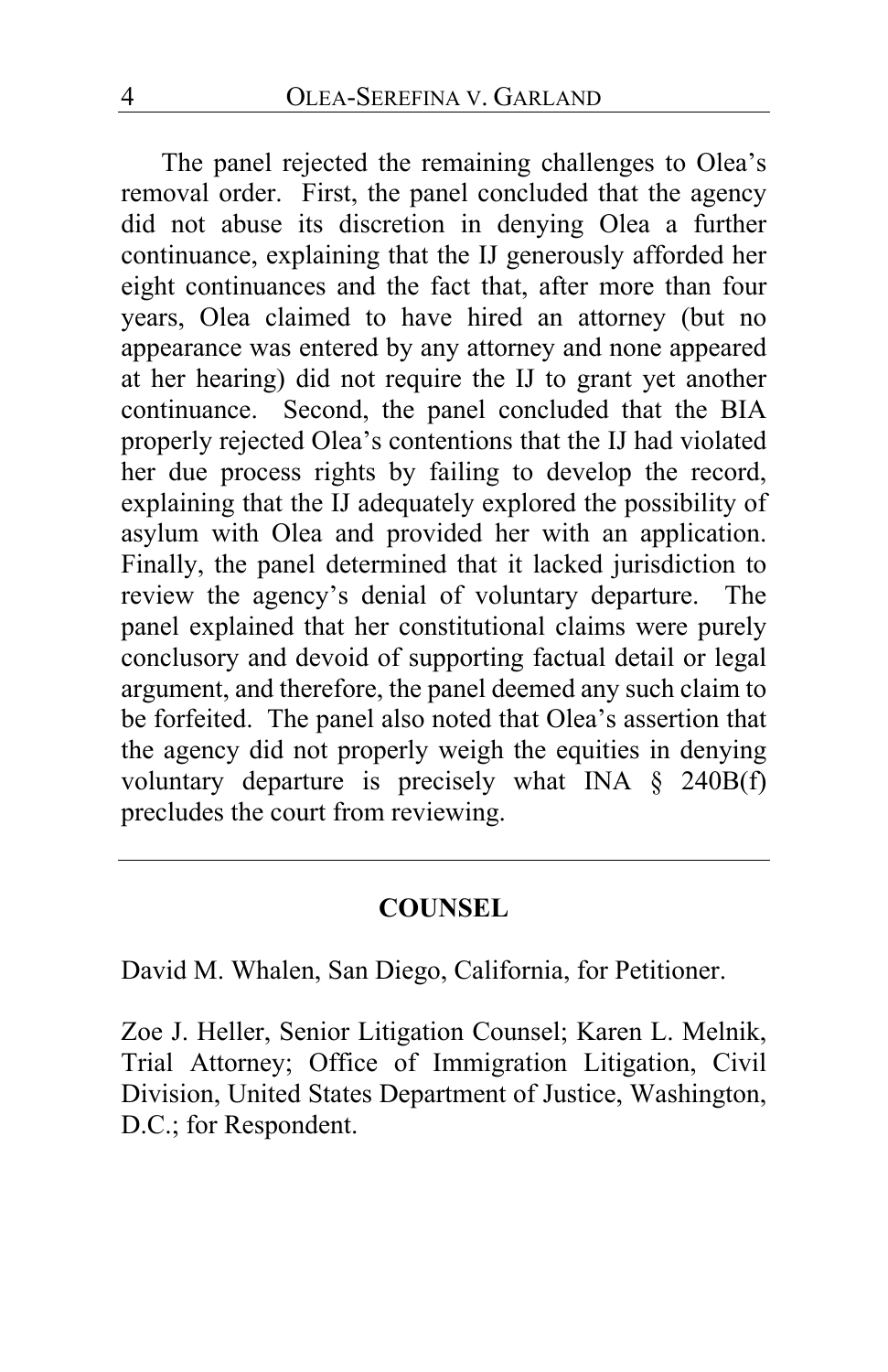#### **OPINION**

COLLINS, Circuit Judge:

Petitioner Zerefina Aurora Olea Daza ("Olea"), a native and citizen of Mexico, petitions for review of an order of the Board of Immigration Appeals ("BIA") upholding the decision of the Immigration Judge ("IJ") denying her application for cancellation of removal and ordering her removed to Mexico. We have jurisdiction under § 242 of the Immigration and Nationality Act ("INA"), 8 U.S.C. § 1252, and we deny the petition in part and dismiss it in part.

#### **I**

<span id="page-4-0"></span>In March 2014, Olea was served with a notice to appear charging that she was removable under INA  $§ 212(a)(6)(A)(i)$  because she had entered the U.S. unlawfully near Tecate, California in 1994. 8 U.S.C.  $§ 1182(a)(6)(A)(i)$ . Olea first appeared in immigration court in May 2014, and the IJ twice continued Olea's removal proceedings, for a total of 13 months, to allow Olea to locate counsel.

At a subsequent hearing in June 2015, Olea stated that she was unable to afford an attorney and was prepared to proceed with her case. In response to the IJ's questions concerning whether she contested removability, Olea admitted entering near Tecate in 1994, but she initially denied that she had done so illegally. The IJ then had the following exchange with Olea:

> Q: So, you came through the border and were inspected by an officer, or did you come illegally through the hills?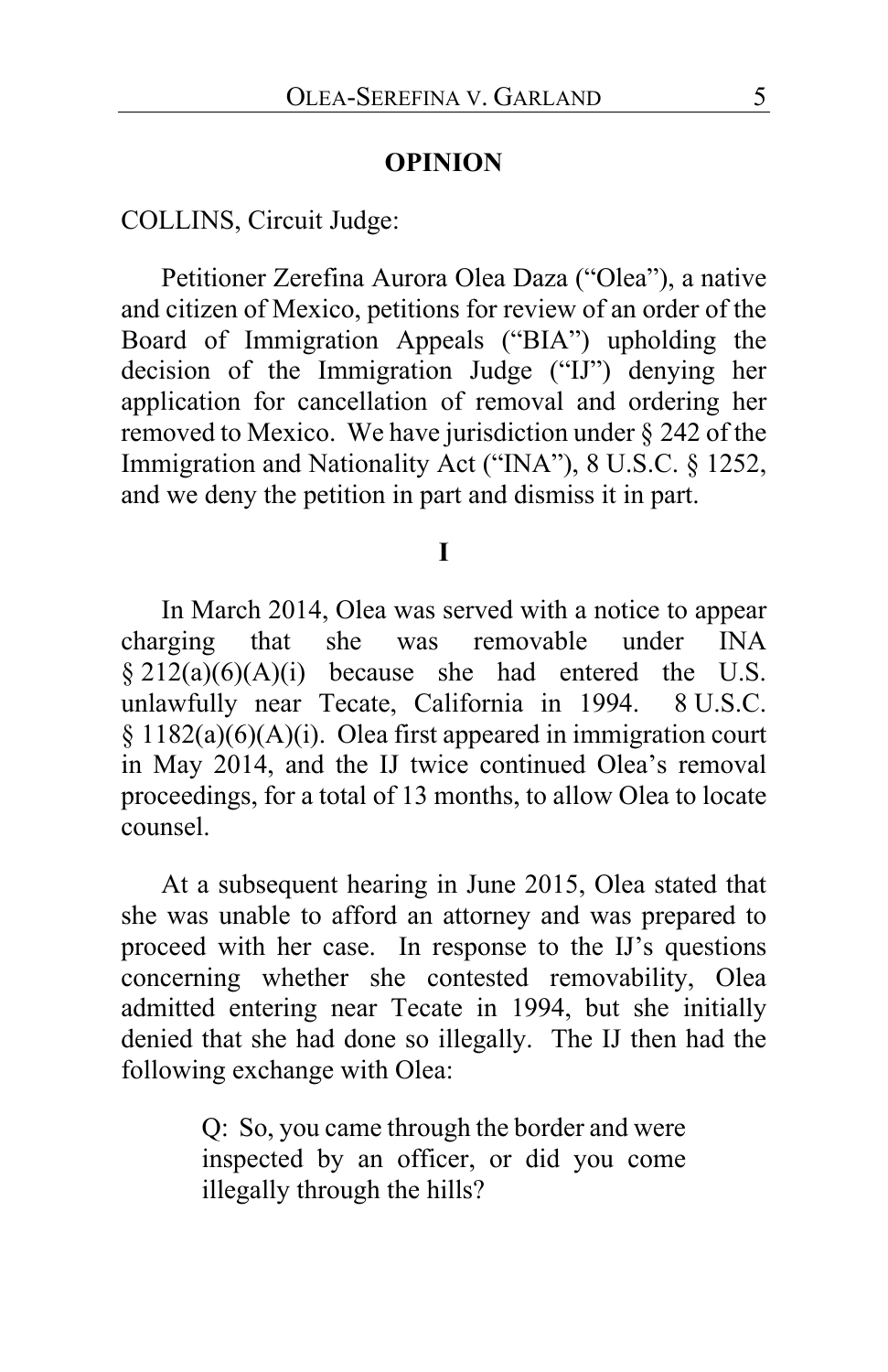A: Illegally.

Q: Have you ever had papers to be here legally?

A: No.

Based on that answer, the IJ found Olea removable as charged.

The IJ then asked Olea a series of questions in order to explore possible grounds for relief. In response, Olea stated that she had been in the United States continuously since 1994; that she had three U.S. citizen minor children; that she had never been convicted of a crime; that she had not previously appeared before an IJ or been granted voluntary departure; and that she did not fear that anyone would harm her if she returned to Mexico. The attorney for the Department of Homeland Security ("DHS") noted that two of Olea's responses were inaccurate: Olea had been convicted of a felony in California state court in April 2003, and she apparently had been granted voluntary departure in August 1995.

The IJ noted that Olea normally would have been eligible for cancellation of removal, and she gave Olea a cancellation application to complete. *See* 8 U.S.C. § 1229b(b)(1) (stating that removal may be cancelled for an alien who has been continuously present in the U.S. for more than 10 years and who, *inter alia*, shows that removal would result in "exceptional and extremely unusual hardship" for a U.S. citizen child). The IJ expressed concern, however, that Olea's criminal conviction might bar that relief, and so the IJ revisited the question of whether Olea was afraid to return to Mexico: "So, let me ask you one more time. Do you have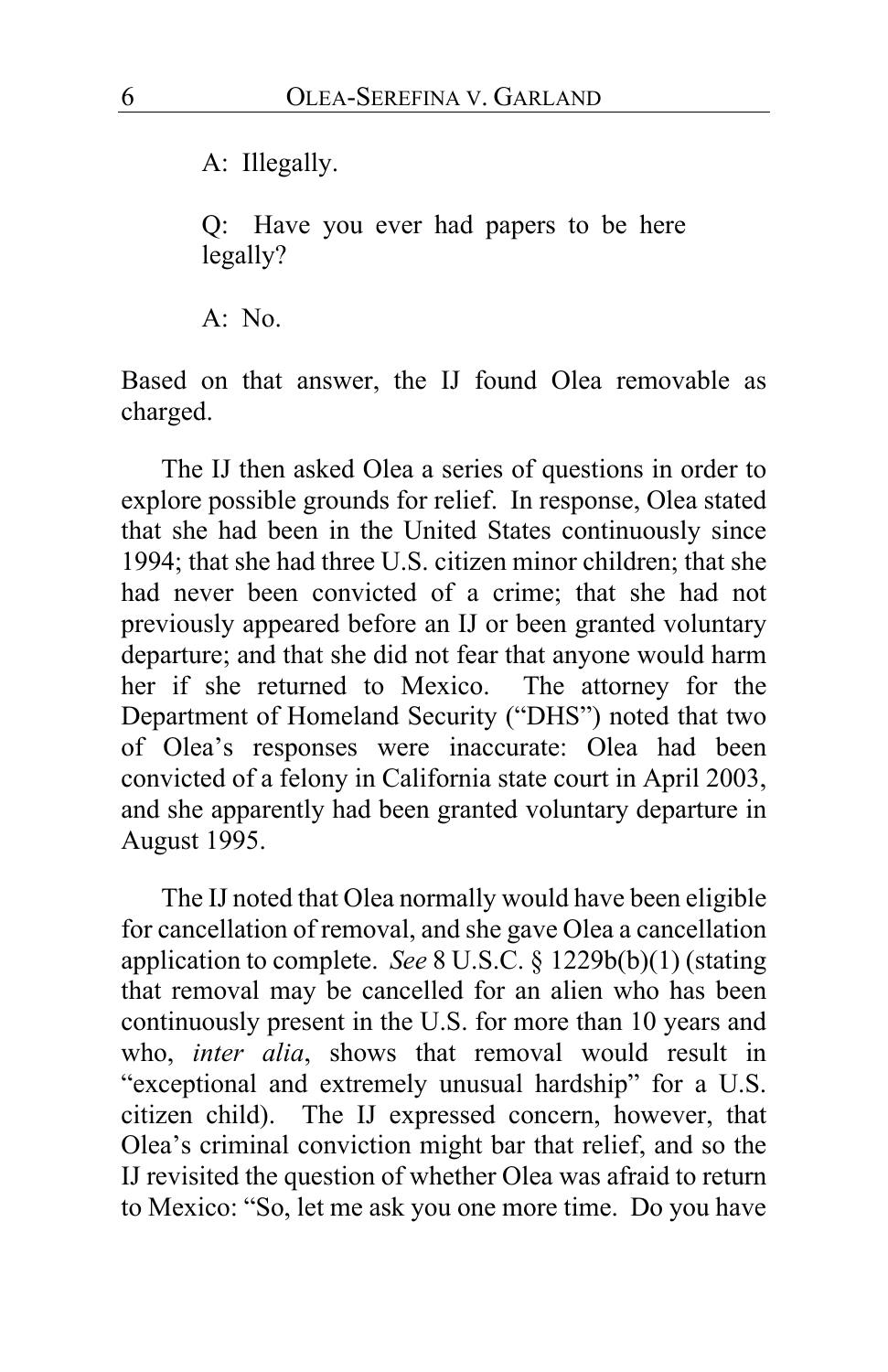any fear if anyone would harm you in Mexico?" This time, Olea answered "Yes." The IJ then handed Olea an application for asylum and withholding of removal and explained what Olea would have to show to qualify for such relief. Olea also indicated that she intended to file an application for a "U-visa" with U.S. Citizenship and Immigration Services ("USCIS"). *Cf*. *Medina Tovar v. Zuchowski*, 982 F.3d 631, 633 (9th Cir. 2020) (en banc) (explaining that a "U visa . . . is designed to grant legal status to certain non-citizen victims of crime who assist law enforcement").

At a subsequent hearing in November 2015, the IJ granted Olea a further continuance to allow Olea to complete her applications, and the IJ warned her that she might not be granted a further continuance absent exceptional circumstances. At the next hearing in April 2016, Olea submitted her application for cancellation of removal. Despite the IJ's earlier warnings that further extensions might not be granted, the IJ again postponed Olea's removal hearing, this time in light of Olea's assertion that her U-visa application was pending. However, at the ensuing September 2016 hearing, DHS counsel reported that the Uvisa application had actually been denied in January 2016. A friend who appeared with Olea at the hearing and who was assisting her with her applications explained that the U-visa application had to be resubmitted to USCIS in light of issues concerning the supporting paperwork. With DHS's concurrence, the IJ granted another continuance in light of the new U-visa application.

At a further hearing in May 2017, Olea handed the IJ paperwork showing that the second U-visa application had been received by USCIS in March 2017, and the IJ again granted a continuance. In October 2017, at the next hearing,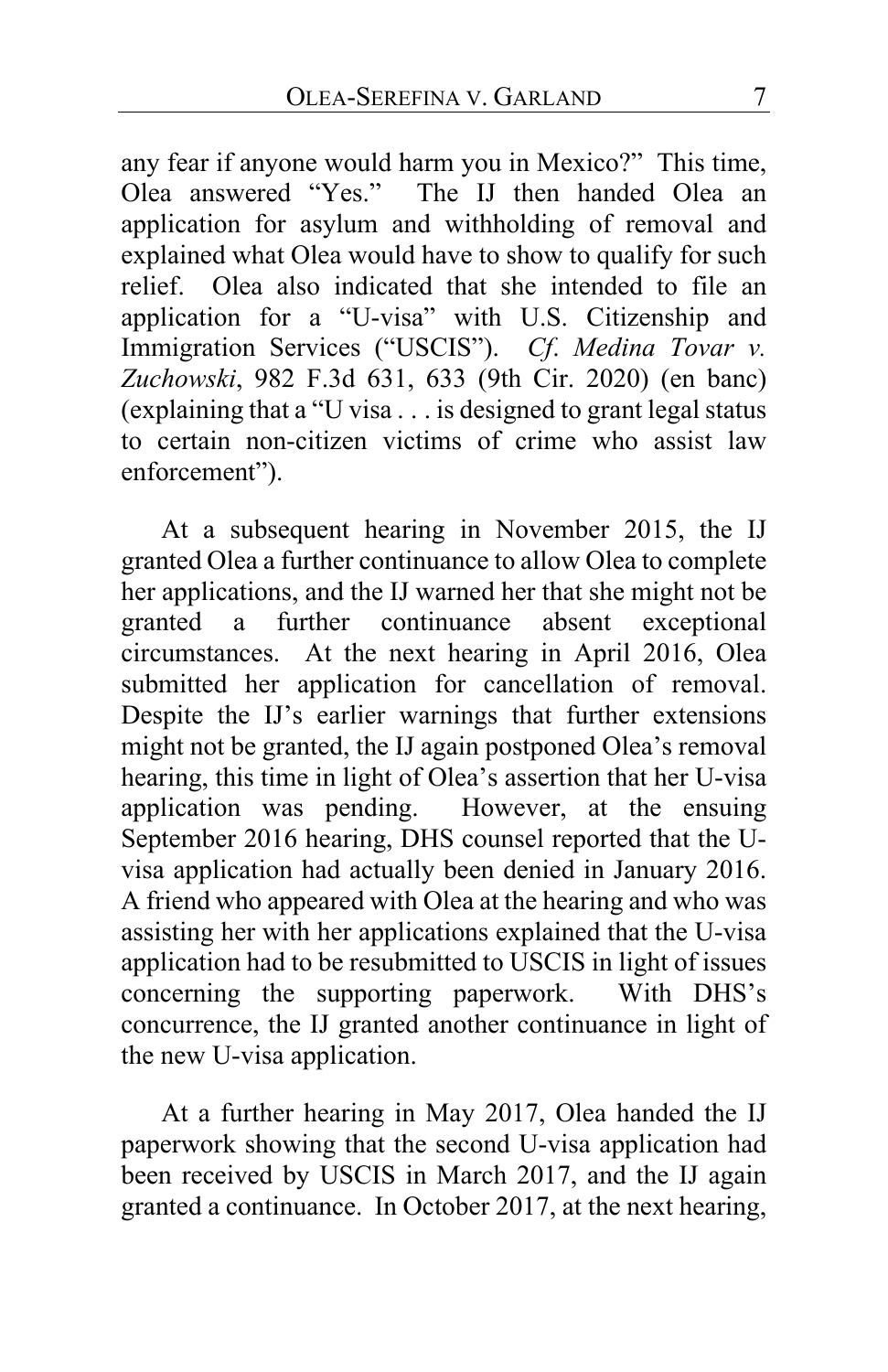the IJ granted yet another continuance in light of the stillpending U-visa application and Olea's representations that she had been trying to find an attorney. The IJ stated, however, that even if Olea still lacked an attorney at the time of the next hearing, she would proceed to address the merits of Olea's application for cancellation of removal.

<span id="page-7-0"></span>The hearing on the cancellation application was held in April 2018. At the start of the hearing, Olea asked for a further continuance, stating that she had recently hired an attorney, whose last name she did not recall, and that she had not yet heard anything about the U-visa application. The IJ denied the requested continuance, noting that Olea had been given ample time to get an attorney, that no attorney had entered an appearance, and that the case had been pending for four years. DHS counsel noted for the record that the second U-visa application had been denied in November 2017. Turning to the merits of the application for cancellation, the IJ denied it on the grounds that Olea's conviction for corporal injury upon a child in violation of California Penal Code § 273d(a) rendered her statutorily ineligible for that relief. Specifically, the IJ concluded that a violation of  $\S 273d(a)$  was categorically both a crime involving moral turpitude and an aggravated felony, and that Olea was therefore ineligible for cancellation under INA § 240A(b)(1). Due to the nature of Olea's conviction, the IJ also denied, as a matter of discretion, Olea's alternative request for voluntary departure and ordered her removed to Mexico.

The BIA upheld the denial of cancellation of removal, based solely on the ground that a violation of  $\S 273d(a)$  is categorically an aggravated felony. The BIA also rejected Olea's contentions that the IJ violated her due process rights by allegedly failing to develop the record, that the IJ should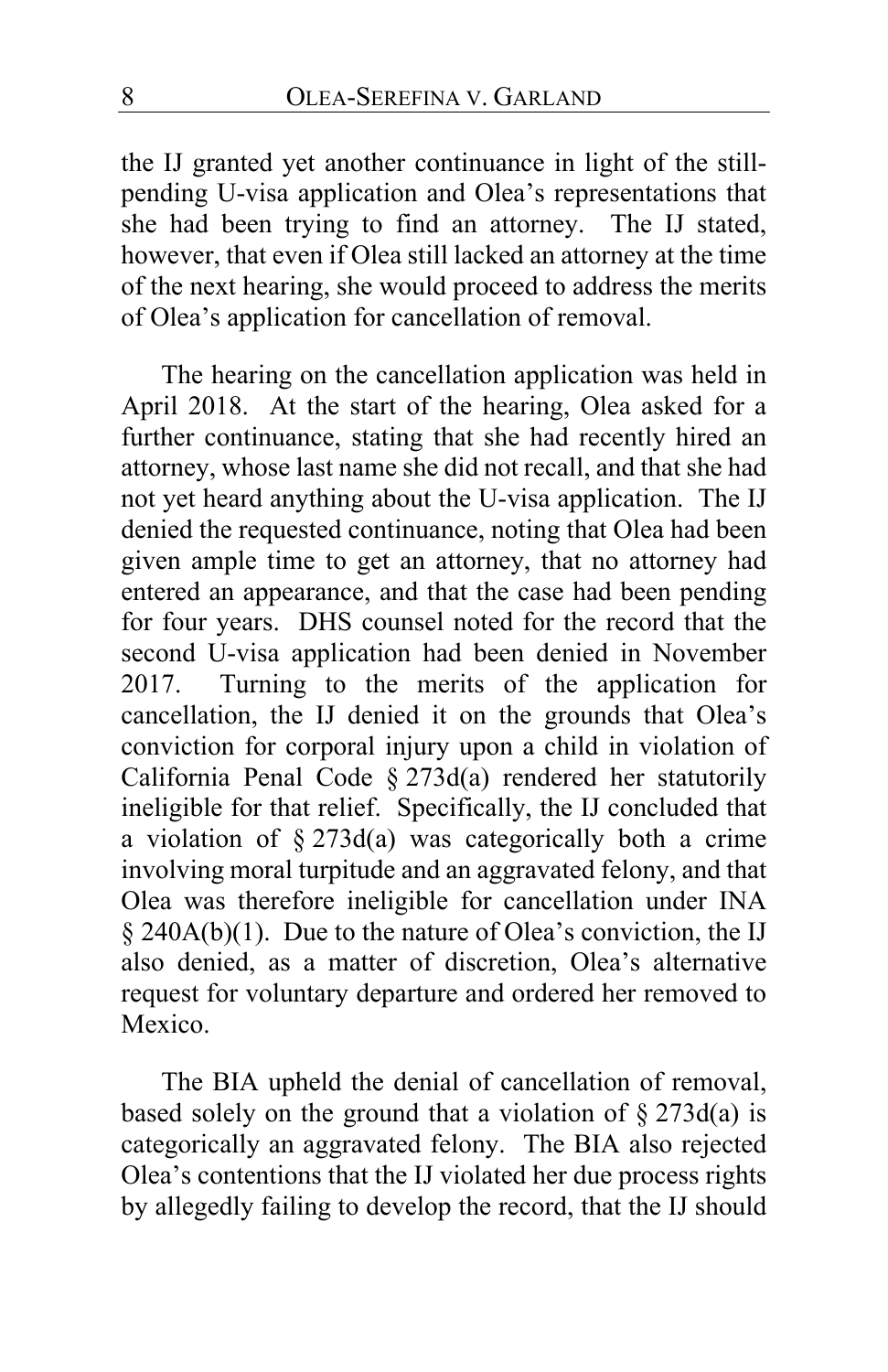have granted a further continuance, and that the IJ should have granted voluntary departure. Olea timely petitioned this court for review.

## **II**

To be eligible for cancellation of removal under INA § 240A(b)(1), an alien must not have been convicted of an offense described in, *inter alia*, INA § 237(a)(2). *See* 8 U.S.C.  $\S$  1229b(b)(1)(C). Among the offenses listed in  $\S$  237(a)(2) is "an aggravated felony." See id.  $§ 237(a)(2)$  is "an aggravated felony."  $§ 1227(a)(2)(A)(iii)$ . We hold that the BIA properly concluded that Olea's 2003 conviction for violating California Penal Code § 273d(a) constituted a conviction for an aggravated felony within the meaning of the INA, thereby rendering her ineligible for cancellation of removal.

The INA's definition of "aggravated felony" includes, *inter alia*, a "crime of violence (as defined in section 16 of title 18 . . .) for which the term of imprisonment [is] at least one year." 8 U.S.C. § 1101(a)(43)(F). Olea's conviction records confirm that her sentence for her § 273d(a) conviction included, as a condition of her probation, a jail term of 365 days, which meets the statutory requirement of a term of "at least one year." *Id*.; *see also Arellano Hernandez v. Lynch*, 831 F.3d 1127, 1133 (9th Cir. 2016) (holding that a sentence of 365 days in jail that is imposed as a condition of probation "equates to imprisonment of 'at least one year'" (citation omitted)). Olea argues that the term of imprisonment was less than one year because she actually served fewer than 365 days in jail, but the INA specifically provides that "[a]ny reference to a term of imprisonment or a sentence with respect to an offense is deemed to include the period of incarceration or confinement ordered by a court of law regardless of any suspension of the imposition or execution of that imprisonment or sentence in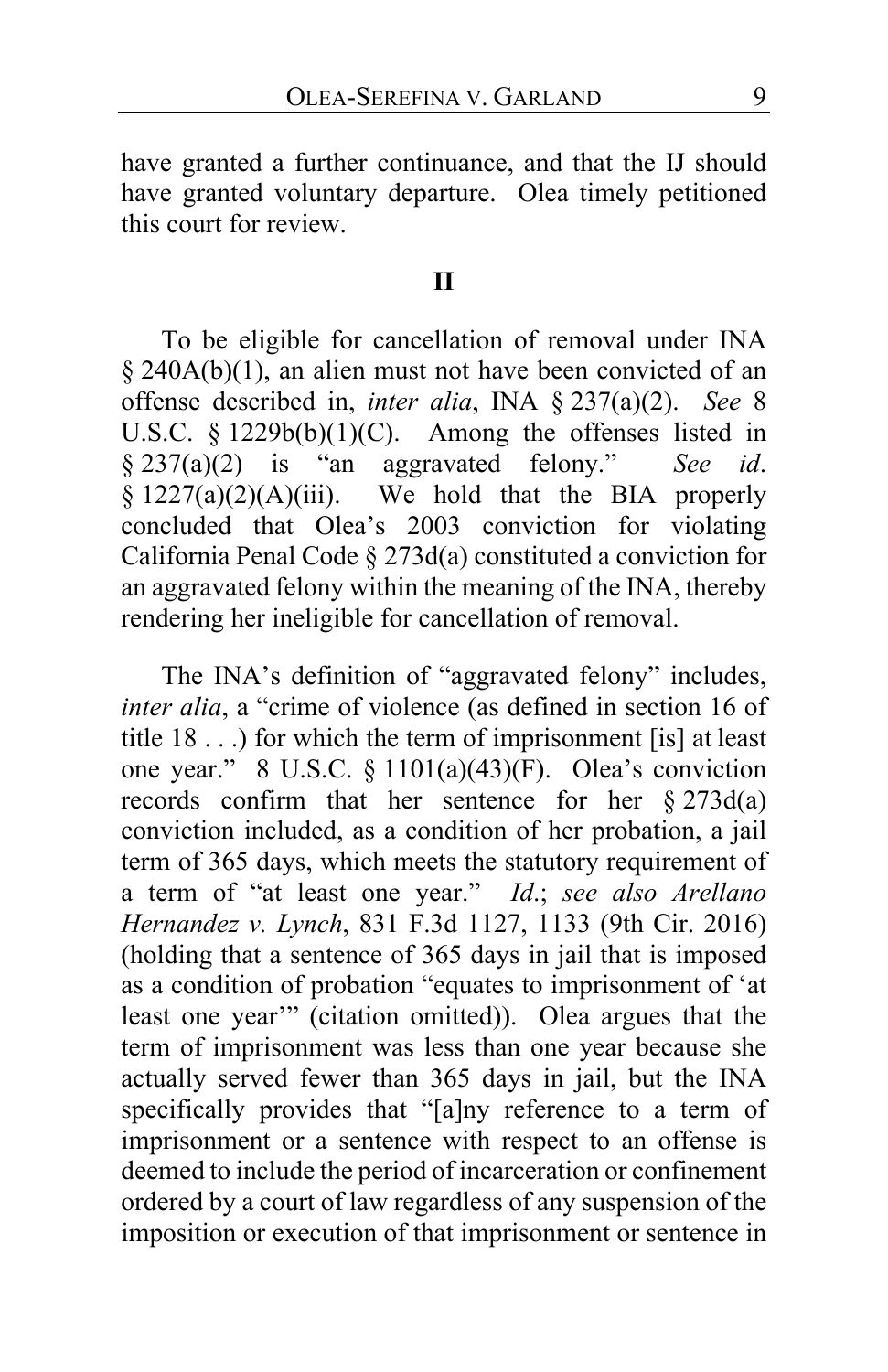whole or in part."  $8 \text{ U.S.C. } § 1101(a)(48)(B)$ . Because Olea's sentence, as ordered by the court, included a jail-term of 365 days, it met the statutory one-year minimum. Accordingly, whether Olea was convicted of an "aggravated felony" turns solely on whether a violation of  $\S 273d(a)$ constitutes a "crime of violence" under 18 U.S.C. § 16. Reviewing that question de novo, *Amaya v. Garland*, 15 F.4th 976, 980 (9th Cir. 2021), we conclude that it does.

Section 16(a) defines a "crime of violence" as "an offense that has as an element the use, attempted use, or threatened use of physical force against the person or property of another." 18 U.S.C. § 16(a).**[1](#page-9-0)** In determining whether a violation of  $\S 273d(a)$  constitutes a "crime of violence' under that definition, we apply a "categorical approach," meaning that our "sole focus is on the elements of the relevant statutory offense, not on the facts underlying the convictions." *United States v. Watson*, 881 F.3d 782, 784 (9th Cir. 2018). Consequently, the key question here is whether the offense defined in  $\S 273d(a)$  contains, as an element, the actual, attempted, or threatened use of "physical force," which the Supreme Court has held means "'violent' physical force—'that is, force capable of causing physical pain or injury.'" *Id*. (quoting *Johnson v. United States*, 559 U.S. 133, 140 (2010)). We therefore must identify the elements of a violation of  $\S 273d(a)$  and determine whether they include "the level of force required by the federal

<span id="page-9-0"></span><sup>&</sup>lt;sup>1</sup> Section 16 contains a second, "residual clause" that also includes, in the definition of "crime of violence," "'any other offense that is a felony and that, by its nature, involves a substantial risk that physical force against the person or property of another may be used in the course of committing the offense.'" *Sessions v. Dimaya*, 138 S. Ct. 1204, 1211 (2018) (quoting 18 U.S.C. § 16(b)). However, the Supreme Court has invalidated that residual clause as "impermissibly vague." *Id*. at 1210.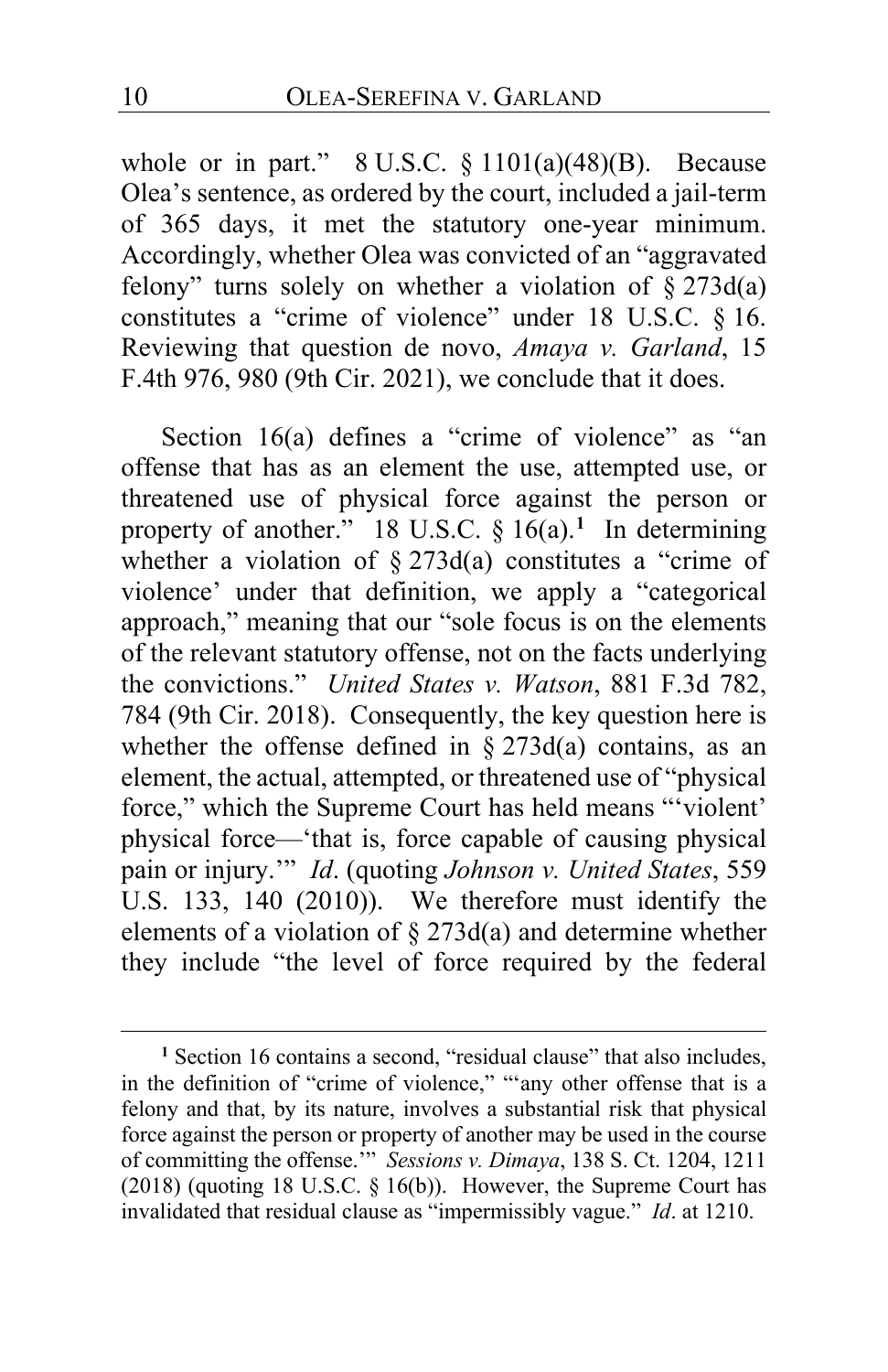generic definition." *United States v. Ayala-Nicanor*, 659 F.3d 744, 752 (9th Cir. 2011).

The relevant language of  $\S 273d(a)$  imposes criminal punishment on "[a]ny person who willfully inflicts upon a child any cruel or inhuman corporal punishment or an injury resulting in a traumatic condition." *See* CAL. PENAL CODE  $§$  273 $d(a)$ . The BIA noted that this phrasing is very similar to a separate domestic violence offense currently set forth in California Penal Code § 273.5(a), which punishes "[a]ny person who willfully inflicts corporal injury resulting in a traumatic condition upon" specified persons, including a spouse, former spouse, or cohabitant. *See id*. § 273.5(a). Because we have held that a violation of  $\S 273.5(a)$  is categorically a crime of violence, *see Ayala-Nicanor*, 659 F.3d at 746; *Banuelos-Ayon v. Holder*, 611 F.3d 1080, 1083– 86 (9th Cir. 2010); *United States v. Laurico-Yeno*, 590 F.3d 818, 820 (9th Cir. 2010), the BIA concluded that the same must be true with respect to  $\S 273d(a)$ , which includes comparable language and which, in all events, "requires physical harm to the child in order to be violated."

Olea contends, however, that the statutes differ in a way that renders our analysis in these cases inapplicable to § 273d(a). Specifically, Olea notes that we held that  $§$  273.5(a) is a crime of violence because "the plain terms of the statute require a person willfully to *inflict upon another person a traumatic condition*." *Ayala-Nicanor*, 659 F.3d at 749 (quoting *Laurico-Yeno*, 590 F.3d at 821) (emphasis added); *see also Banuelos*, 611 F.3d at 1084 (holding that § 273.5(a) requires the use of violence because it "requires that the defendant '*willfully inflict . . . corporal injury* resulting in a *traumatic condition*'" (emphasis added by court)). By contrast, she contends, § 273d(a) does *not* categorically require "a traumatic condition" or even a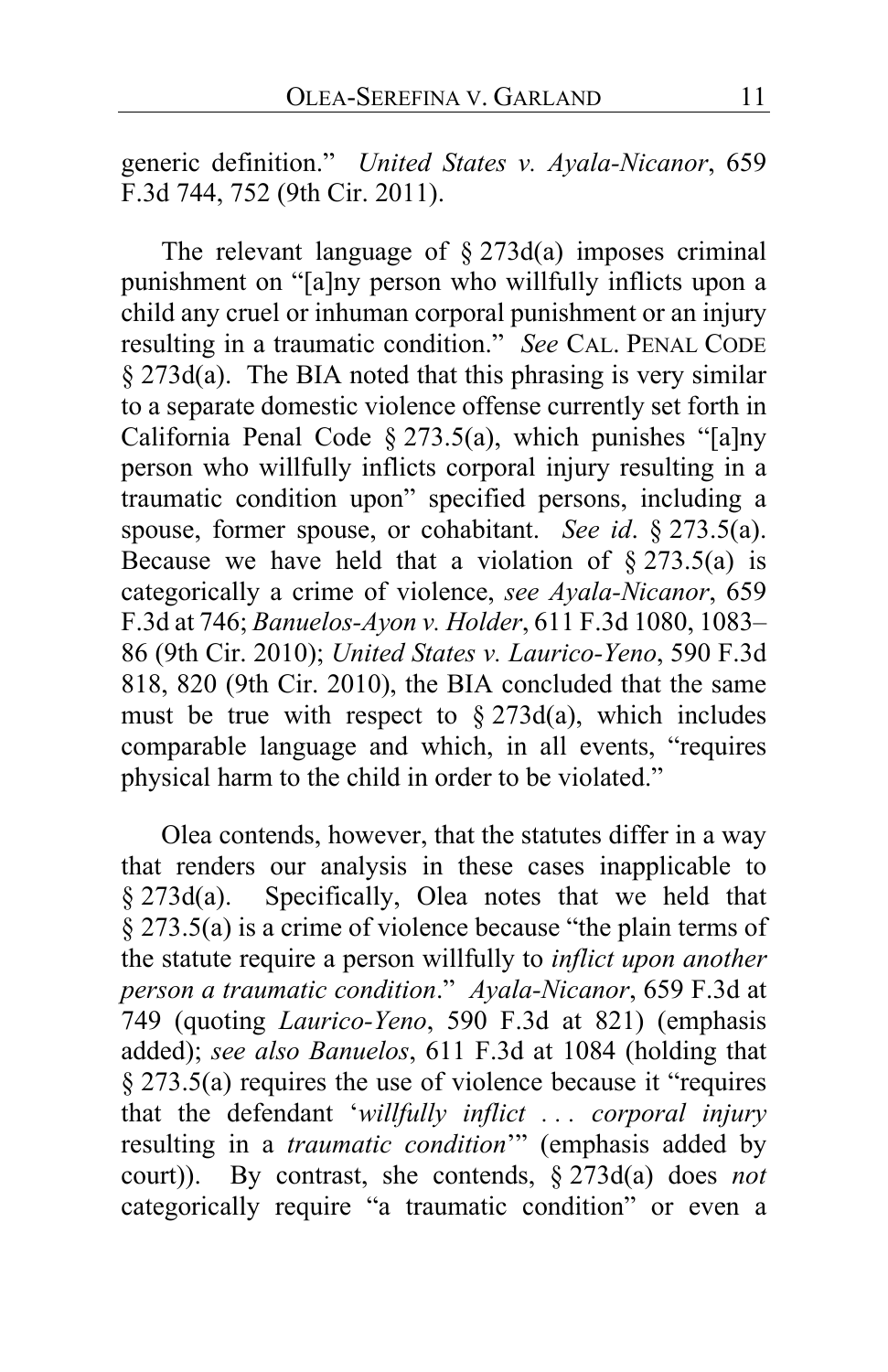"corporal injury." That is true, according to Olea, because § 273d(a) assertedly permits conviction if the defendant willfully inflicts upon a child *either* (1) "any cruel or inhuman corporal punishment" *or* (2) "an injury resulting in a traumatic condition." This argument fails, because it ignores the fact that, in applying the categorical approach to a state offense, we are bound by the state courts' "interpretation of state law, including [their] determination of the elements" of an offense. *Johnson*, 559 U.S. at 138; *see also Ryman v. Sears, Roebuck & Co.*, 505 F.3d 993, 995 (9th Cir. 2007) (holding that this court must "follow the decisions of the state's intermediate appellate courts" absent "convincing evidence" the state supreme court would decide otherwise (citations omitted)). Contrary to how Olea reads the statute, the California courts have consistently held that a "traumatic condition" is a required element of *any* violation of  $\S$  273d(a).

In 1961, the California court of appeal in *People v. Stewart*, 10 Cal. Rptr. 217 (Ct. App. 1961), addressed the then-existing version of § 273d, which imposed punishment on "any person who wil[l]fully inflicts upon any child any cruel or inhuman corporal punishment or injury resulting in a traumatic condition." *See* 1957 Cal. Stat. 2673, ch. 1342, § 1.**[2](#page-11-0)** The court held that "[n]o conviction under section 273d may be had without evidence that the child has suffered a traumatic condition." *Stewart*, 10 Cal. Rptr. at 219. By holding that a "traumatic condition" is a required element of *any* conviction under § 273d, the court effectively read the

<span id="page-11-0"></span>**<sup>2</sup>** In subsequent amendments, the Legislature redesignated the relevant language as subsection (a) and made other minor changes. In 1999, the Legislature further amended § 273d(a) by adding the word "an" before "injury." *See* 1999 Cal. Stat. 4937, ch. 622, § 8. We discuss the effect of this amendment below. *See infra* at [13–](#page-12-0)[15.](#page-14-0)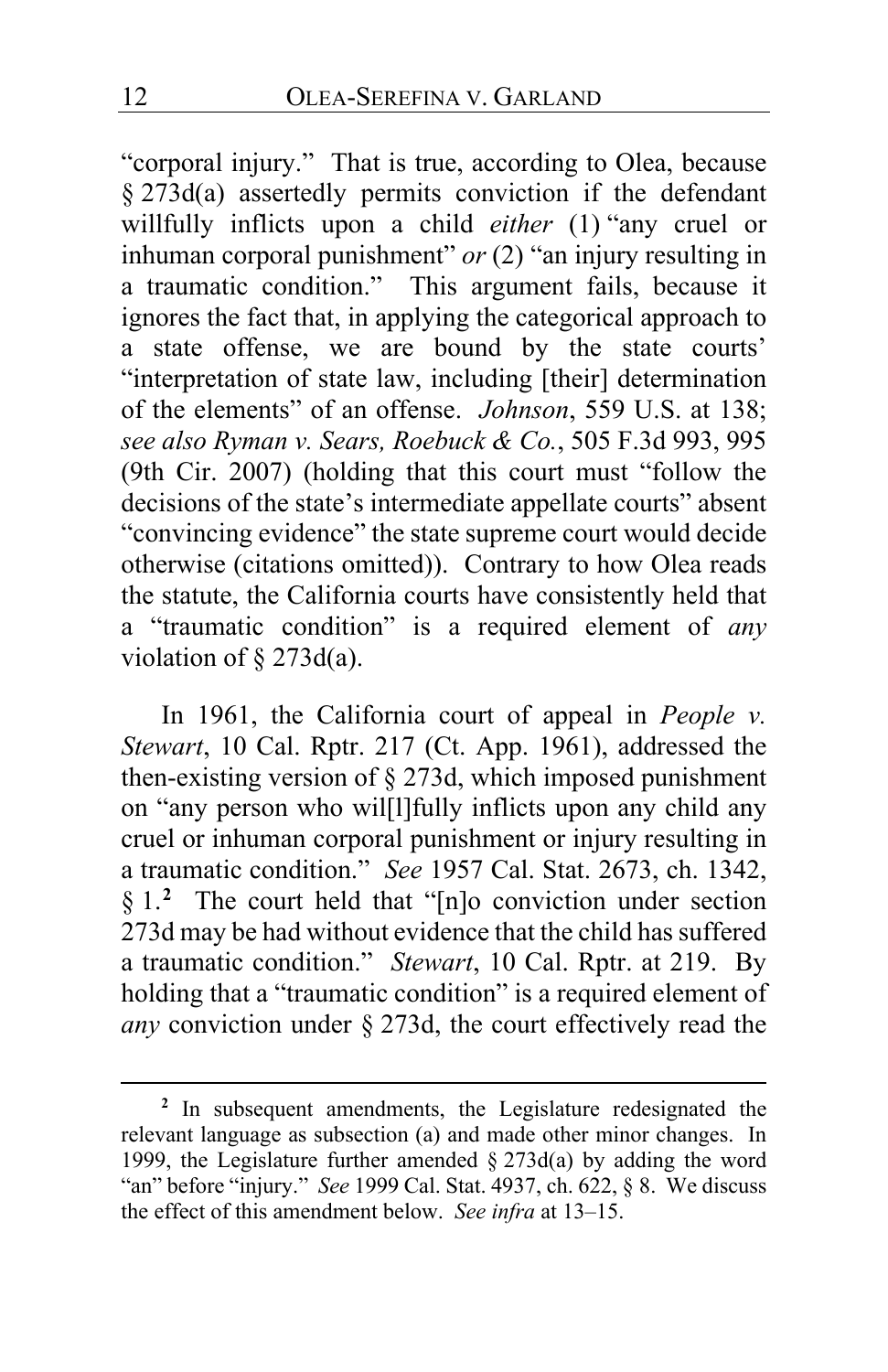statute as having two main elements: it applies to "any person who [1] wil[l]fully inflicts upon any child any cruel or inhuman corporal punishment or injury [2] resulting in a traumatic condition." Consistent with *Stewart*, the court of appeal in *People v. Thomas*, 135 Cal. Rptr. 644 (Ct. App. 1976), held that the "traumatic condition" clause was applicable in a case in which the defendant was charged with "one count of inflicting cruel and inhuman corporal punishment on a child" in violation of § 273d. *Id*. at 645–46 (rejecting contention that statute was unconstitutionally vague). And in *People v. Cockburn*, 135 Cal. Rptr. 2d 807, 814 (Ct. App. 2003), the court of appeal upheld, based on *Thomas*, the following description of the elements of the § 273d(a) offense, which was contained in the relevant official pattern jury instruction:

> "1. A person willfully inflicted cruel or inhuman punishment or an injury upon the body of a child; *and*

> 2. The infliction of this punishment or this injury resulted in a traumatic condition."

*Id*. at 814 (emphasis added) (quoting California Jury Instructions, Criminal ("CALJIC"), No. 9.36 (7th ed. 2003)).**[3](#page-12-1)**

<span id="page-12-0"></span>*Stewart*, *Thomas*, and *Cockburn* all construed the earlier version of what is now § 273d(a), *i.e.*, prior to its amendment

<span id="page-12-1"></span>**<sup>3</sup>** Cockburn committed his offense in November 1999, which was after the 1999 amendment was enacted in October 1999, but before it took effect. *See Cockburn*, 135 Cal. Rptr. 2d at 811 n.7 (noting that the prior version of the statute applied in Cockburn's case); *see also* Cal. Const. art. IV, § 8(c) (prescribing effective dates of statutes). *Cockburn* thus construed the prior version of the statute.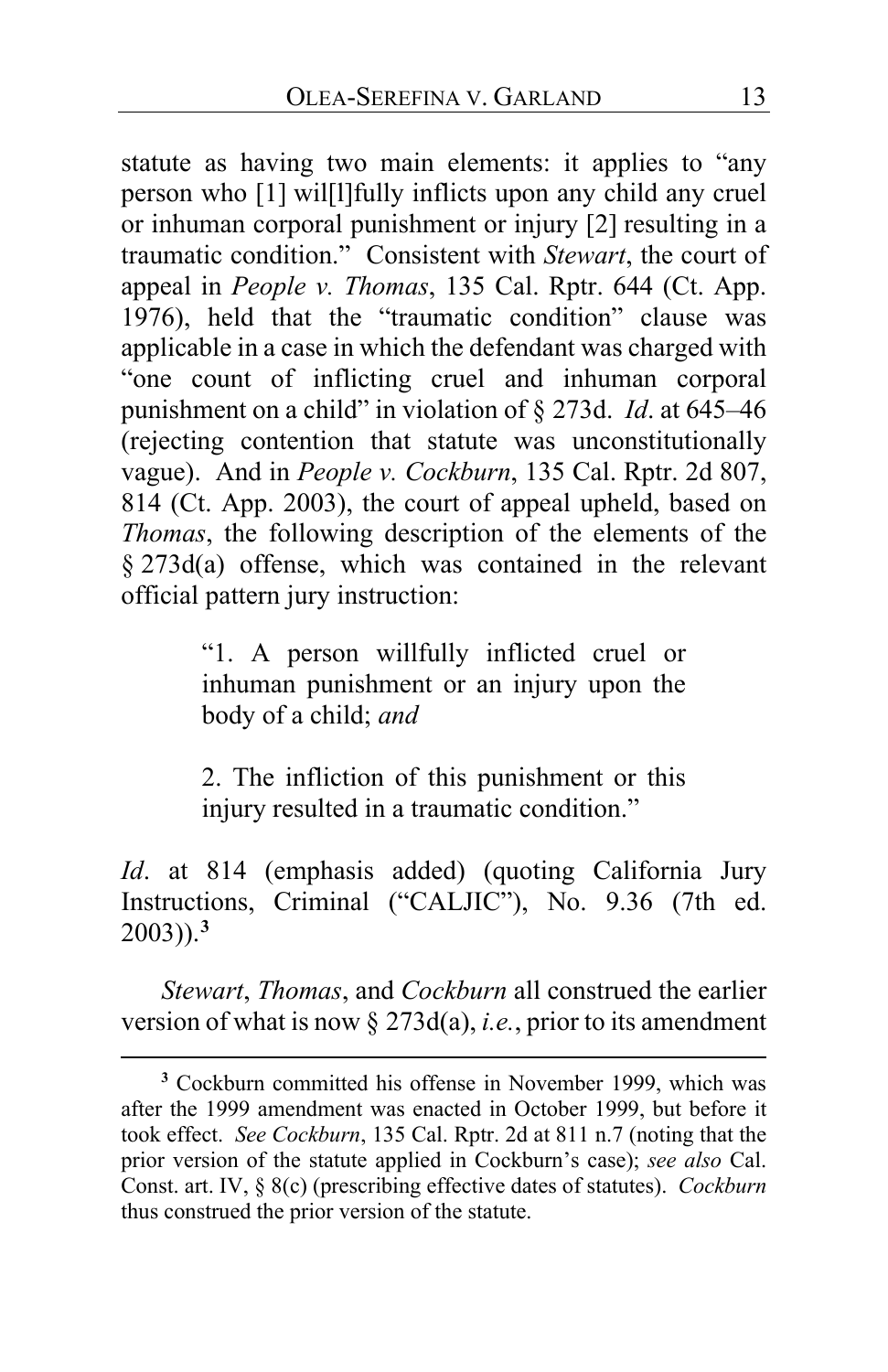in 1999. *See supra* note 3. That amendment added the single word "an" before the word "injury," so that the relevant language now reads: "Any person who willfully inflicts upon a child any cruel or inhuman corporal punishment or an injury resulting in a traumatic condition is guilty of a felony." *See* CAL. PENAL CODE § 273d(a).**[4](#page-13-0)** The addition of that article suggests that "*an* injury" is a distinct noun phrase from "*any* cruel or inhuman corporal punishment," which in turn indicates that the adjectival phrase "cruel and inhuman corporal" modifies only "punishment" and not "injury." But that does not mean that the phrase that follows those two noun phrases—"resulting in a traumatic condition"—applies only to the second of these two phrases and not to the first. On the contrary, the California courts have continued to adhere to the view that in *all* cases § 273d(a) requires proof of "the infliction of a traumatic condition (*i.e.*, physical injury) upon a child." *People v. Moussabeck*, 68 Cal. Rptr. 3d 877, 881 (Ct. App. 2007) (citing *Thomas*).**[5](#page-13-1)**

1. The defendant willfully inflicted (cruel or inhuman physical punishment/ [and/or] an injury) on a child;

<span id="page-13-0"></span>**<sup>4</sup>** This was also the relevant phrasing at the time that Olea committed her offense in 2003. *See* 1999 Cal. Stat. 4937, ch. 622, § 8.

<span id="page-13-1"></span><sup>&</sup>lt;sup>5</sup> Further, this reading of  $\S 273d(a)$  has been consistently enshrined in the applicable California pattern jury instructions. Indeed, although *Cockburn* arose under the prior statute, the version of the pattern instruction endorsed in that case was the *post-amendment* version that was adopted in 2003 and that included the word "an" before "injury." *See* 135 Cal. Rptr. 2d at 814 (quoting CALJIC No. 9.36 (7th ed. 2003)). That version notably retained the requirement that a "traumatic condition" must always be shown. *See id*. The current pattern jury instruction likewise preserves that requirement in defining the elements of a § 273d(a) violation as follows: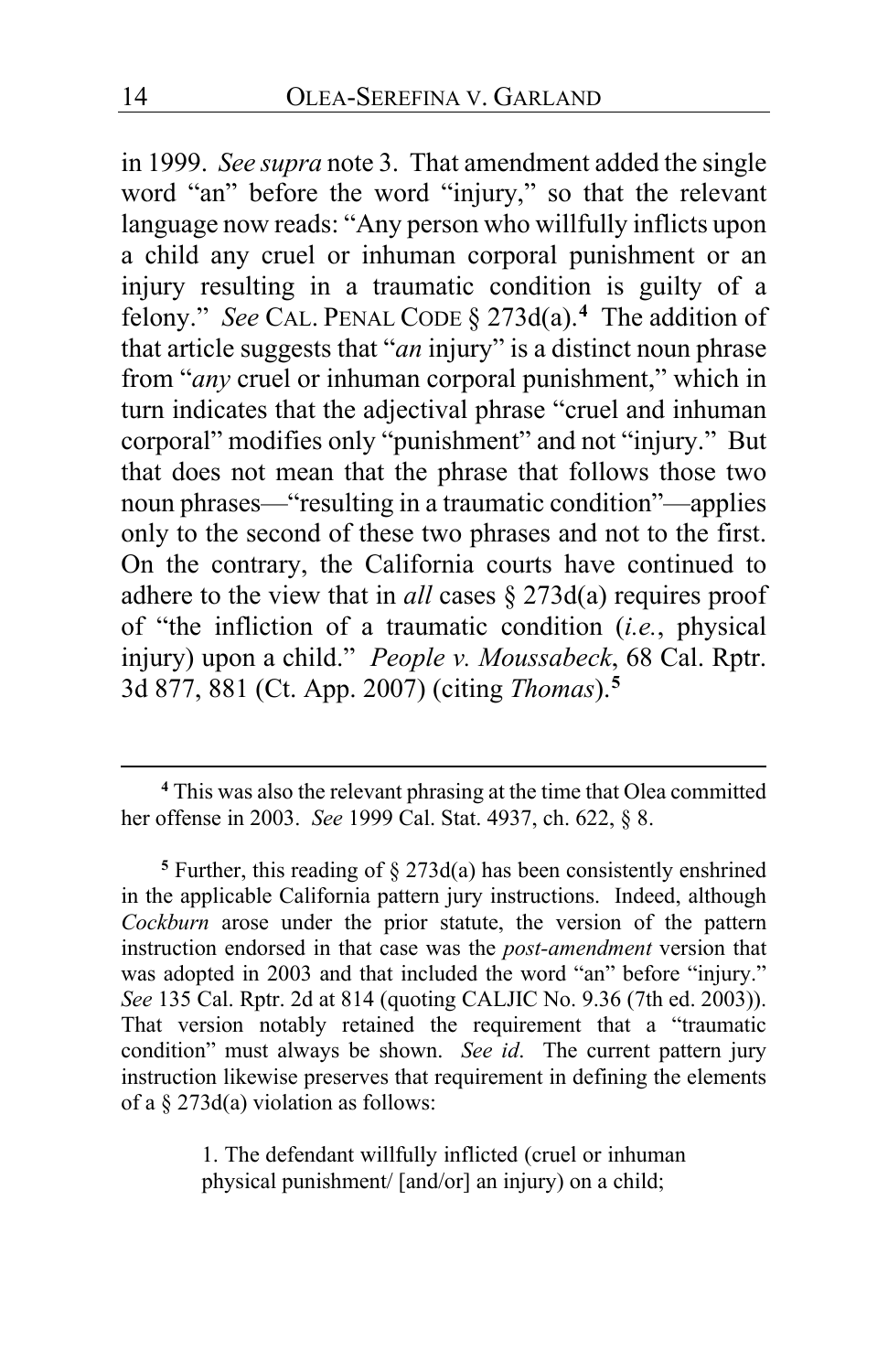<span id="page-14-0"></span>Accordingly, we conclude that, under the California courts' binding "determination of the elements" of a violation of § 273d(a), *see Johnson*, 559 U.S. at 138, *any* conviction under  $\S 273d(a)$  requires proof that the "punishment" or "injury" "result[ed] in a traumatic condition." *See* CAL. PENAL CODE § 273d(a). Moreover, *Stewart* further defined a "traumatic condition," for purposes of § 273d, "as a wound or other abnormal bodily condition resulting from the application of some external force." 10 Cal. Rptr. at 219; *see also Thomas*, 135 Cal. Rptr. at 646 (same). That definition was clarified, in the same CALJIC pattern instruction upheld in *Cockburn*, to mean "a condition of the body, such as a wound or external or internal injury, whether of a minor or a serious nature, *caused by a physical force*." *Cockburn*, 135 Cal. Rptr. 2d at 814 (quoting CALJIC No. 9.36) (emphasis added).

We also note that  $\S 273d(a)$  requires that the defendant "inflict[]" the punishment or injury "willfully," *see* CAL. PENAL CODE  $\S 273d(a)$ , which requires "a purpose or willingness to commit the act" in question, *see id*. § 7(1). Moreover, as used in both  $\S 273d(a)$  and  $\S 273.5(a)$ , the California courts have held that the requirement that the injury be "willfully inflicted" requires "a direct application of force by the defendant upon the victim." *People v. Jackson*, 91 Cal. Rptr. 2d 805, 808–09 (Ct. App. 2000) (applying such a requirement to  $\S 273.5(a)$  based in part on

#### [AND]

2. The (punishment/ [and/or] injury) inflicted by the defendant caused a traumatic physical condition to the child[.]

*See* Jud. Council of Cal., Criminal Jury Instructions, No. 822 (2022).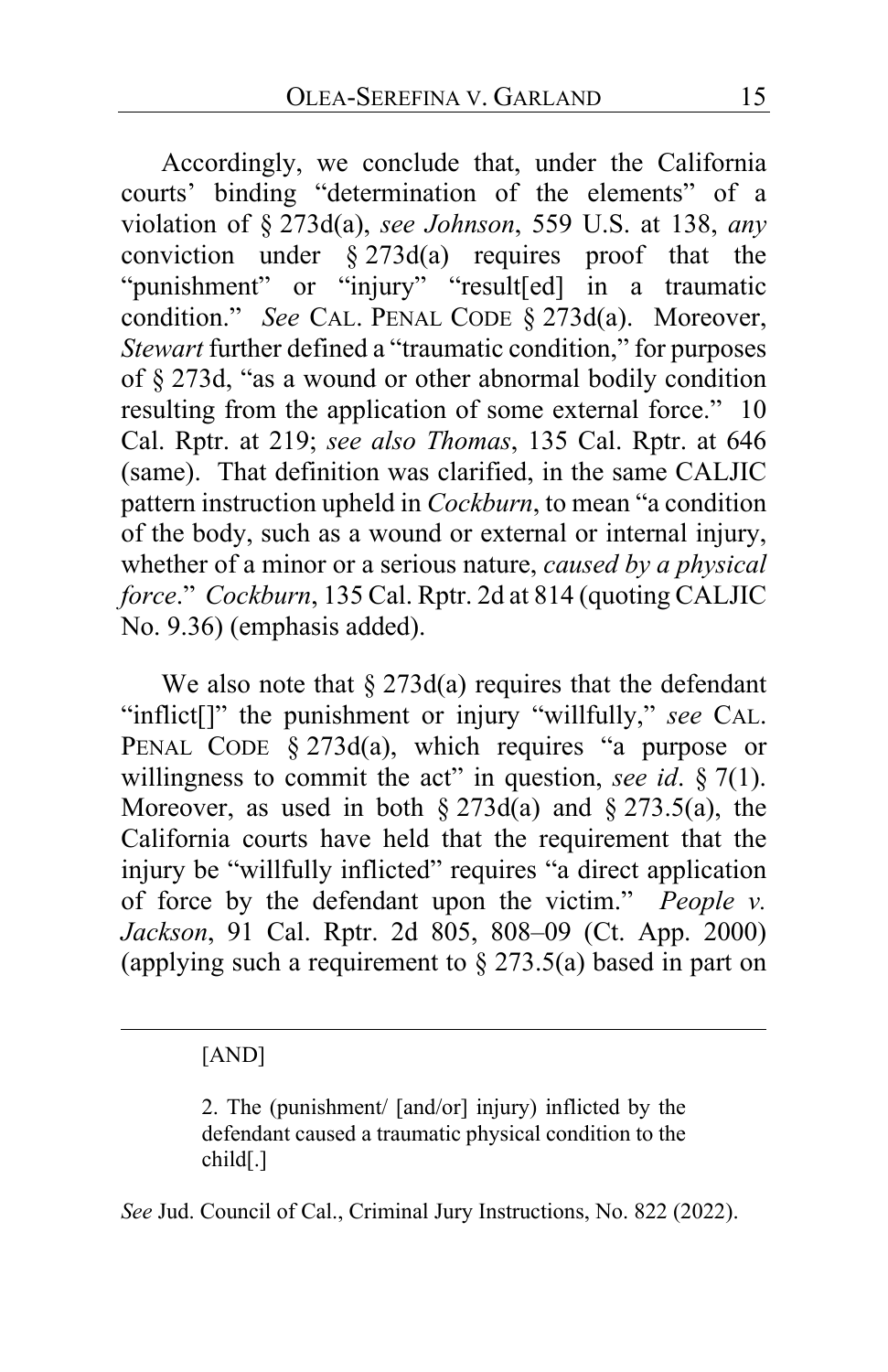caselaw construing § 273d(a)); *see also Laurico-Yeno*, 590 F.3d at 821.

In light of this understanding of the elements of § 273d(a) as construed by the California courts, we have little difficulty concluding that a violation of that statute is categorically a crime of violence under our precedent. As we have explained above, a violation of  $\S 273d(a)$  requires the "willful[]" infliction of an injury "resulting in a traumatic condition," *i.e.*, the intentional application of physical force that causes a "wound or other abnormal bodily condition." *Stewart*, 10 Cal. Rptr. at 219. That brings § 273d(a) squarely within our holding in *Laurico-Yeno* that a crime that "penalizes the intentional use of force that results in a traumatic condition" is categorically a crime of violence. 590 F.3d at 822; *see also Ayala-Nicanor*, 659 F.3d at 751 (noting that, "in *Laurico-Yeno*, we turned to the California courts' construction of the required element of 'traumatic' force to determine that the element satisfied the federal generic definition of a crime of violence"); *Banuelos-Ayon*, 611 F.3d at 1086 (reaffirming that  $\S 273.5(a)$  is a crime of violence because it "penalizes the intentional use of force that results in a traumatic condition, and not minimal, nonviolent touchings"); *see generally Johnson*, 559 U.S. at 140 (holding that "crime of violence" requires an element of actual, attempted, or threatened use of "force capable of causing physical pain or injury").

The BIA therefore correctly concluded that Olea's conviction under  $\S 273d(a)$  was a conviction of an "aggravated felony" and that she was therefore statutorily ineligible for cancellation of removal.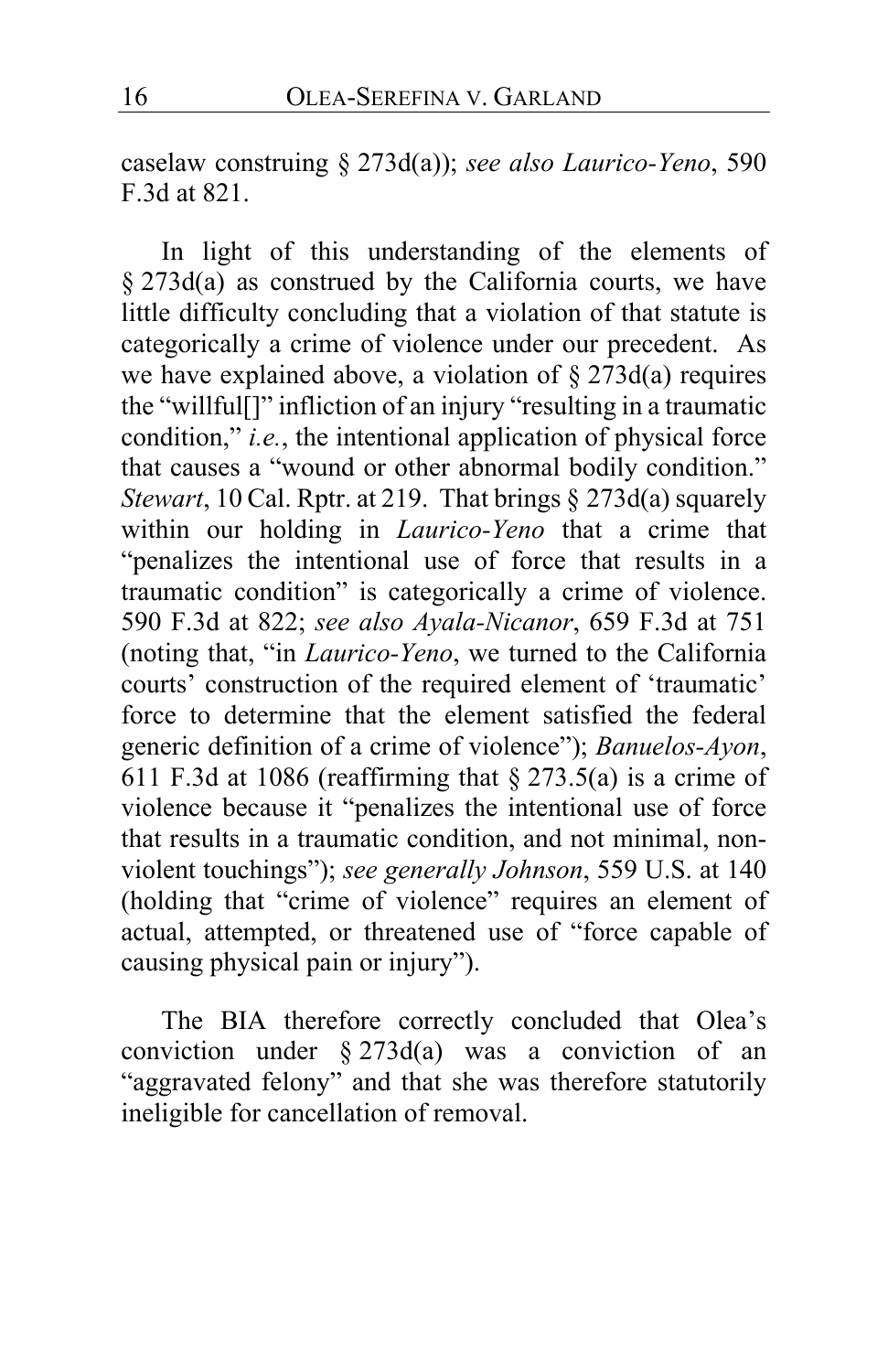## **III**

We reject Olea's remaining challenges to her removal order.

## **A**

Olea contends that the BIA erred in upholding the IJ's denial of a further continuance, which she contends infringed her right to counsel. "The decision to grant or deny [a] continuance is within 'the sound discretion of the [IJ] and will not be overturned except on a showing of clear abuse." *Garcia v. Lynch*, 798 F.3d 876, 881 (9th Cir. 2015) (citations omitted). "When reviewing an IJ's denial of a continuance, we consider several factors, including: (1) the nature of the evidence not obtained or admitted as a result of the denial of the continuance, (2) the reasonableness of the alien's conduct, (3) the inconvenience to the court, and (4) the number of continuances previously granted." *Id*. (citing *Ahmed v. Holder*, 569 F.3d 1009, 1012 (9th Cir. 2009)). Considering the listed factors that are applicable here, we find no clear abuse of discretion.

The IJ generously afforded Olea eight continuances, to allow her to locate counsel, to prepare her applications, and to await the outcome of her U-visa applications. *See supra* at [5](#page-4-0)[–8.](#page-7-0) The fact that, after more than four years, Olea now claimed to have hired an attorney did not require the IJ to grant yet another continuance. No appearance had been entered by any attorney, none was present at the hearing, and the IJ had specifically warned at the prior hearing that she would proceed to the merits of Olea's application for cancellation of removal at the April 2018 hearing. The IJ acted well within her discretion in following through with the proceedings and rendering a decision.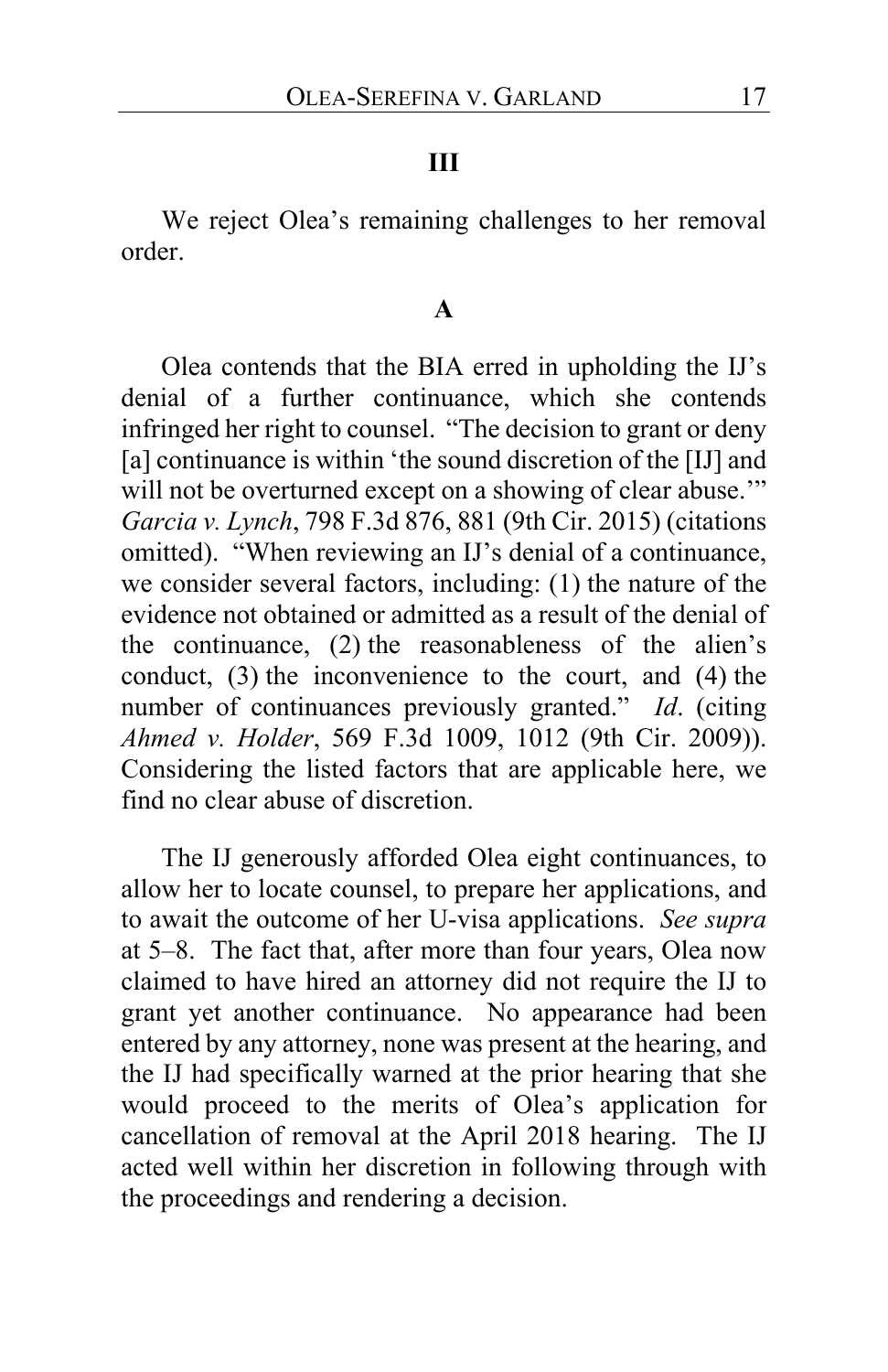#### **B**

The BIA properly rejected Olea's contentions that the IJ had violated her due process rights by failing to develop the record.

We "ordinarily review due process challenges de novo." *Amaya*, 15 F.4th at 986 (citing *Vasquez-Zavala v. Ashcroft*, 324 F.3d 1105, 1107 (9th Cir. 2003)). "A due process violation occurs where '(1) the proceeding was so fundamentally unfair that the alien was prevented from reasonably presenting [her] case, and (2) the alien demonstrates prejudice, which means that the outcome of the proceeding may have been affected by the alleged violation.'" *Lacsina Pangilinan v. Holder*, 568 F.3d 708, 709 (9th Cir. 2009) (citation omitted). The BIA correctly concluded that Olea's due process claim failed at the first of these two steps.

As the BIA noted, the record confirms that the IJ adequately explored the possibility of asylum with Olea and provided her with an application. Indeed, after Olea had already stated on the record that she had no fear of returning to Mexico, the IJ specifically revisited the subject of asylum after realizing that Olea's conviction might bar her from obtaining cancellation of removal. The IJ explained what Olea would have to show to obtain such relief, and she afforded ample time for Olea to pursue such a claim. Olea simply failed to do so. *See supra* at 6–8. **[6](#page-17-0)** The record also

<span id="page-17-0"></span>**<sup>6</sup>** We reject Olea's suggestion that a comment made by the DHS attorney at one of the hearings should be understood as indicating that Olea had actually *filed* an asylum application. In response to a question about whether *the IJ had provided to Olea* at the prior hearing either "an Asylum Application" or a "Cancellation" application, DHS counsel responded, "[w]e've been provided both applications." Moreover, the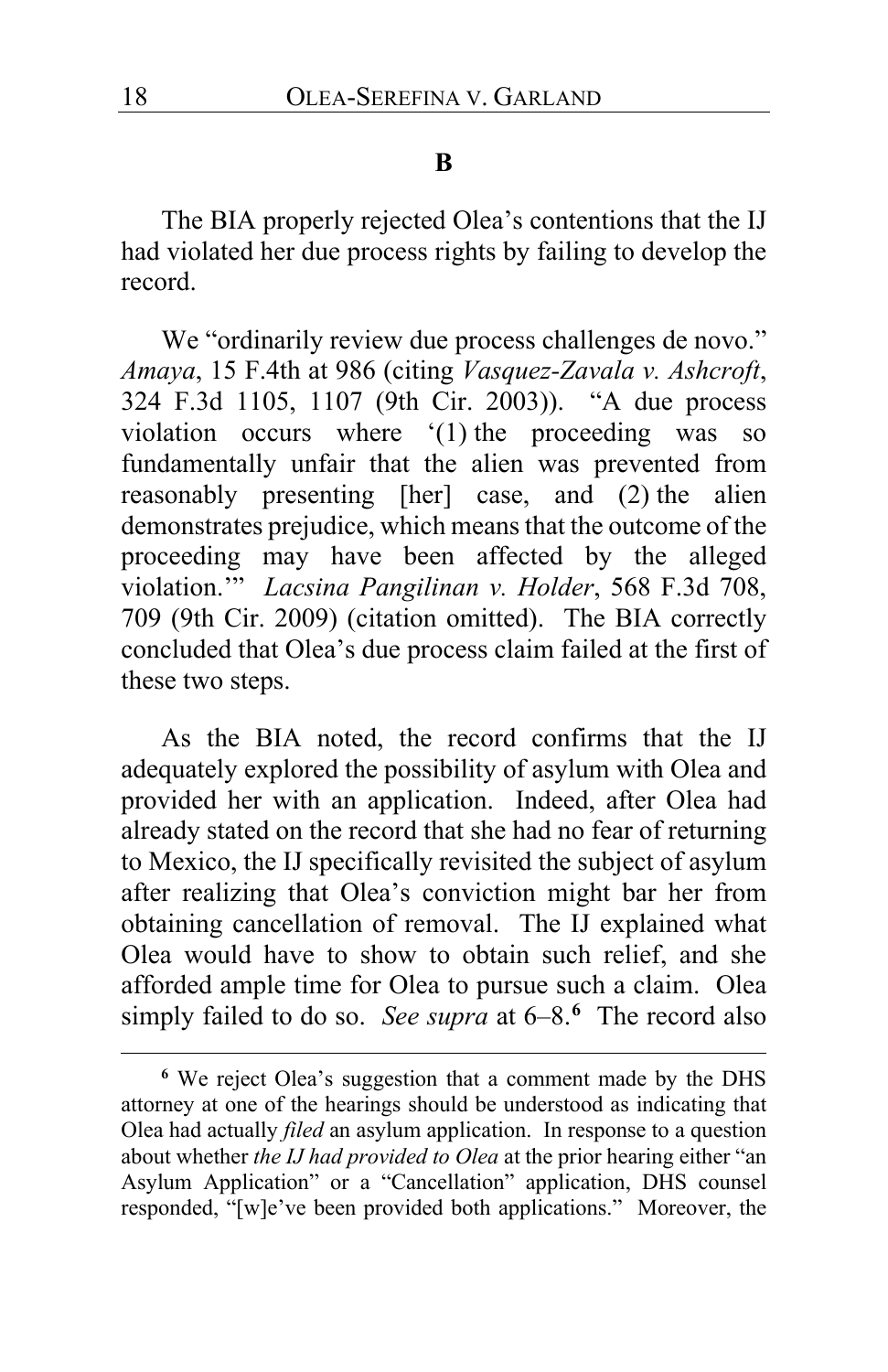belies Olea's suggestion that the IJ did not develop a sufficient factual basis to conclude that Olea had entered the U.S. unlawfully. After Olea initially denied that she had entered illegally, the IJ asked more specific questions that clarified the matter, and Olea admitted that she had entered unlawfully. Indeed, Olea also expressly admitted in her application for cancellation of removal that she had entered unlawfully. Olea has failed to show that the proceedings were "so fundamentally unfair that [she] was prevented from reasonably presenting [her] case." *Lacsina Pangilinan*, 568 F.3d at 709 (citations omitted).

#### **C**

Under INA § 240B(f), we lack "jurisdiction over an appeal from denial of a request for an order of voluntary departure." 8 U.S.C. § 1229c(f). Nonetheless, we retain jurisdiction to review "constitutional claims or questions of law." *Id*. § 1252(a)(2)(D); *see also Corro-Barragan v. Holder*, 718 F.3d 1174, 1177 (9th Cir. 2013). Although Olea's brief asserts that her due process and equal protection rights have been violated, the contention is purely conclusory and devoid of supporting factual detail or legal argument. We therefore deem any such claim to be forfeited. *John-Charles v. California*, 646 F.3d 1243, 1247 n.4 (9th Cir. 2011). That leaves only Olea's assertion that the agency did not properly weigh the equities in denying voluntary departure. That, however, is precisely what  $\S 240B(f)$ 

ensuing discussion makes clear that Olea had not completed or filed any applications at that point, because she was instructed to "come back to court with [her] applications" at the next hearing.